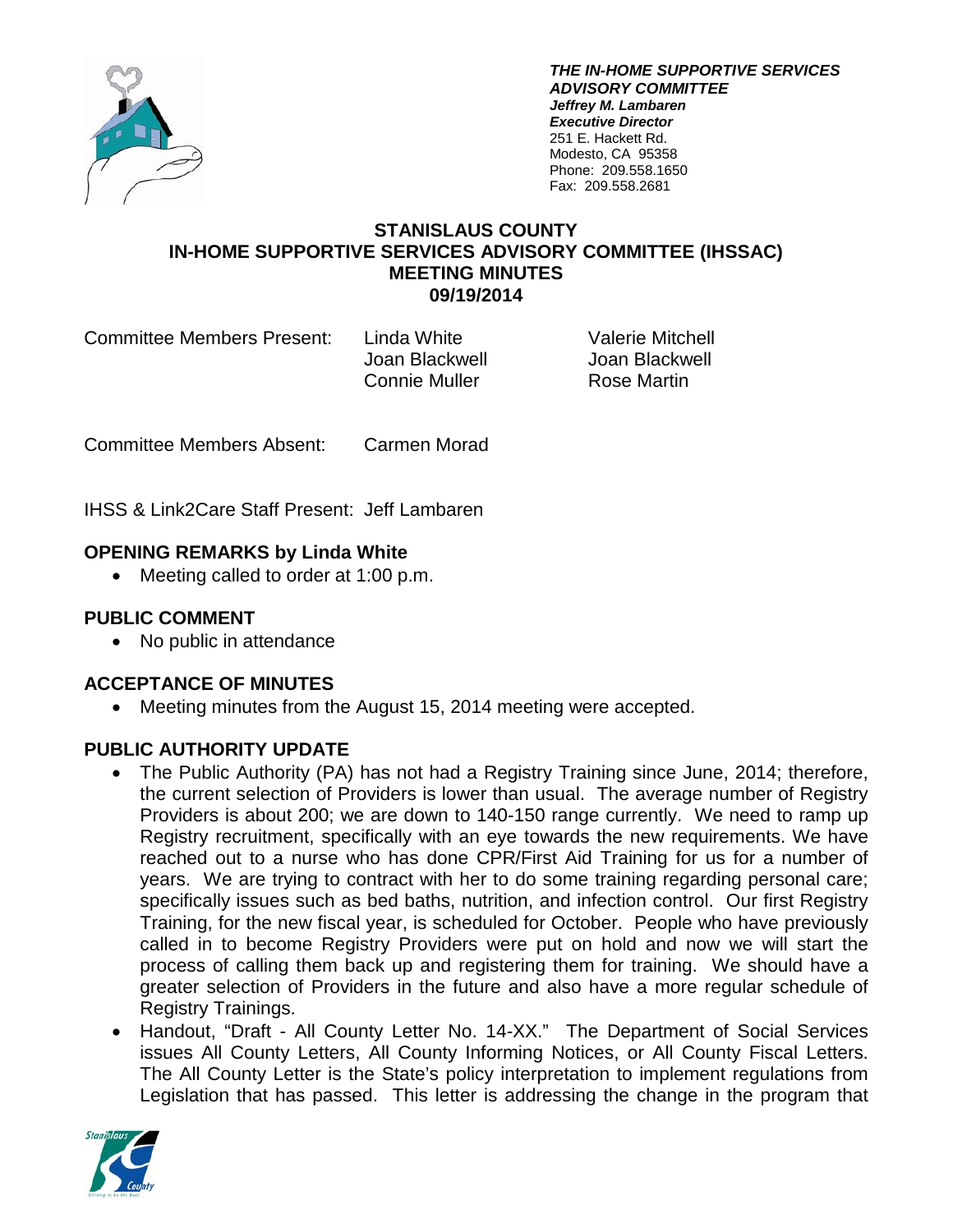resulted from the Federal legislation that now authorizes overtime for Providers. The first part is the background of why overtime is now occurring which is a result of Federal rule changes as the program was deemed a companion care program up until the rule change. Due to the rule change, minimum wage and overtime now apply to the program. The next part is the Limit on Overtime Compensation. The current limit is 66 hours per workweek with the 7% reduction; making the limit 61 hours all that any Provider can work, regardless of the number of recipients. The next part is Compensation for Travel Time. Providers will be paid when going from recipient to recipient during the same workday. They can be authorized up to 7 hours of travel time per week and the time does not come out of the Recipients' authorization. Compensation for Wait Time. "Engaged to wait" as opposed to "waiting to be engaged." Workweek Agreements will be need to be completed. Three Month Transition Period to "hold harmless" while the new policies are implemented. Adjustments to Weekly Authorized Hours. Prior authorization would be needed for approval if deviating from normal weekly hours which could cause the Provider to be eligible for overtime. There are specific criteria. Provider Policy Violations. Violations are assessed in a four-tier process: First time; written warning. Second time; second written warning and mandatory training. Third time; suspension for three months. Fourth time; termination for one year and recomplete all requirements again. Providers can appeal the strikes and the State will determine the ruling. State Responsibilities. CDSS will mail notices to all Recipients and Providers to inform them of program changes. Time sheets will be modified; there will be a supplemental time sheet for travel time as well as updated orientation materials and forms. County Responsibilities. Counties will be responsible for implementing and enforcing the new workweek limitation rules, make sure all forms are received back and signed, and reviewing any violations.

- Handout, "Draft Revised and New Forms and Notices for Use in Implementing Senate Bills 855 and 873." Reviews the various form numbers, titles, and intended purpose of each form.
- Handout, "AARP; Family Caregivers Providing Complex Chronic Care to People with Cognitive and Behavioral Health Conditions." This analysis provides some information and statistics regarding family caregivers who provide care and support for people with cognitive and behavioral health conditions which is doubly challenging.

# **BUDGET UPDATE**

• Nothing else to report at this time.

#### **LEGISLATIVE UPDATE**

- Handout "Paid Sick Leave." The Governor signed AB1522 on September 10th. This requires that Employers provide at least 3 days of paid sick leave per year. The IHSS program was exempted from this due to the cost to the State.
- Handout, "Lawsuit Filed to Block Duals Plan." There was a previous lawsuit which the judge ruled against. This is a new lawsuit seeking an injunction to halt the Coordinated Care Initiative. Because California health officials are authorized to use a passive enrollment system, the people getting notices from the State will be shifted into managed care plans if they don't respond. The other concern is if someone is in Plan "A" and has a medical appointment or procedure scheduled and then they are moved to Plan "B." Then that appointment doesn't carryover. So they have waited all this time for their procedure but the authorization is no longer in effect and they have to start all over